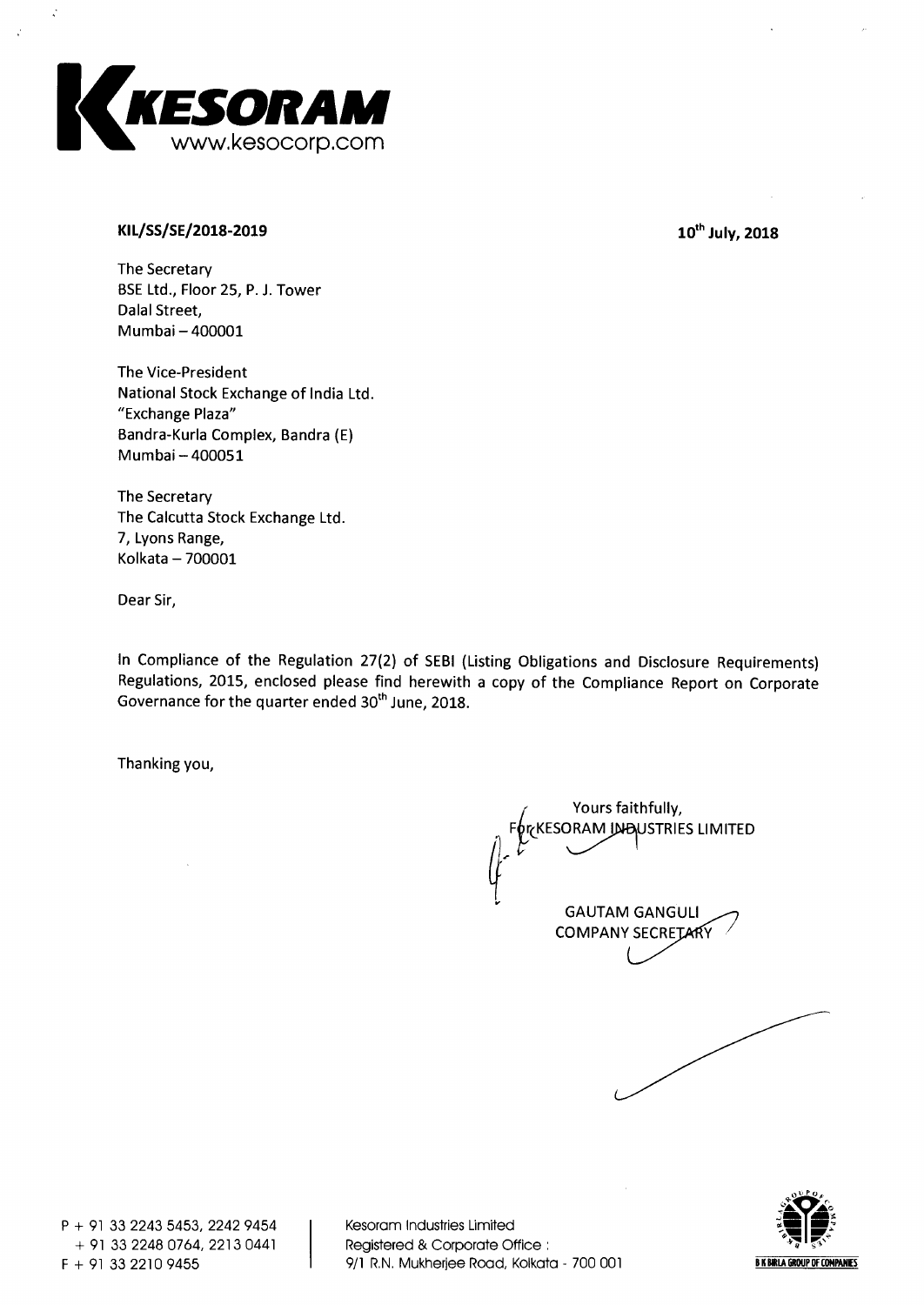

**1. Name of Listed Entity KESORAM INDUSTRIES LIMITED** 

**2. Quarter ended JUNE, 2018** 

| I. Composition of Board of Directors |                                |                                    |                                                                                                        |                                                             |                          |                                                                                                                                            |                                                                                                                                                                     |                                                                                                                                                                                                   |
|--------------------------------------|--------------------------------|------------------------------------|--------------------------------------------------------------------------------------------------------|-------------------------------------------------------------|--------------------------|--------------------------------------------------------------------------------------------------------------------------------------------|---------------------------------------------------------------------------------------------------------------------------------------------------------------------|---------------------------------------------------------------------------------------------------------------------------------------------------------------------------------------------------|
| Title<br>(Mr. $/$<br>Ms.             | Name of the Director           | PAN <sup>\$</sup> & DIN            | Category<br>(Chairperson/Exe<br>cutive/Non-<br>Executive/<br>Independent/<br>Nominee) <sup>&amp;</sup> | Date of<br>Appointment in<br>the current<br>term /cessation | Tenure*                  | No of<br>Directorship in<br>listed entities<br>including this<br>listed entity<br>(Refer<br>Regulation<br>25(1) of Listing<br>Regulations) | Number of<br>memberships in<br>Audit/<br>Stakeholder<br>Committee(s)<br>including this<br>listed entity<br>(Refer<br>Regulation<br>26(1) of Listing<br>Regulations) | No of post of<br>Chairperson in<br>Audit<br>Stakeholder<br>Committee<br>held in listed<br>entities<br>including this<br>listed entity<br>(Refer<br>Regulation<br>26(1) of Listing<br>Regulations) |
| Mr.                                  | Basant Kumar Birla             | DIN-00055856<br>PAN-AEKPB3110L     | Chairman / Non-<br>Executive / Non<br>Independent                                                      | 28.07.2016                                                  |                          | 5                                                                                                                                          | None                                                                                                                                                                | None                                                                                                                                                                                              |
| Mrs.                                 | Manjushree Khaitan             | DIN-00055898<br>PAN-AGFPK0198L     | Vice- Chairperson<br>/Executive                                                                        | 05.02.2013                                                  |                          | $\overline{2}$                                                                                                                             | None                                                                                                                                                                | None                                                                                                                                                                                              |
| Mr.                                  | Amitabha Jugalkishore<br>Ghosh | DIN-00055962<br>PAN-AAFPG7411C     | independent/<br>Non-Executive                                                                          | 08.07.2014                                                  | 47 months<br>and 25 days | $\mathbf{3}$                                                                                                                               | $\overline{2}$                                                                                                                                                      | $\overline{2}$                                                                                                                                                                                    |
| Mr.                                  | Kashi Prasad Khandelwal        | DIN-00748523<br>PAN-AETPK9443E     | Independent/<br>Non-Executive                                                                          | 08.07.2014                                                  | 47 months<br>and 25 days | $\mathbf{3}$                                                                                                                               | 3                                                                                                                                                                   | None                                                                                                                                                                                              |
| Mr.                                  | Sudip Banerjee                 | DIN-05245757<br>PAN-<br>AANPB2951Q | Independent/<br>Non-Executive                                                                          | 08.07.2014                                                  | 47 months<br>and 25 days | 4                                                                                                                                          | $\overline{2}$                                                                                                                                                      | None                                                                                                                                                                                              |
| Mr.                                  | Lee Seow Chuan                 | DIN-02696217<br>PAN-N.A.           | Independent/<br>Non-Executive                                                                          | 12.12.2015                                                  | 30 months 21<br>days     | $\mathbf{1}$                                                                                                                               | $\mathbf{1}$                                                                                                                                                        | None                                                                                                                                                                                              |
| Ms.                                  | Jikyeong Kang                  | DIN-08045661<br>PAN-N.A.           | Independent/<br>Non-Executive                                                                          | 10.01.2018                                                  | 5 months 21<br>days      | $\mathbf{1}$                                                                                                                               |                                                                                                                                                                     | None                                                                                                                                                                                              |
| Mr.                                  | Siddhartha Mohanty             | DIN-08058830<br>PAN-<br>ACOPM1296R | Non Executive/<br>Nominee                                                                              | 10.02.2018                                                  |                          | 1                                                                                                                                          | 1                                                                                                                                                                   | None                                                                                                                                                                                              |
| Mr.                                  | Tridib Kumar Das               | DIN-01063824<br>PAN-AGFPD1367E     | <b>Executive / Whole</b><br>time Director/<br>CFO                                                      | 01.04.2017                                                  |                          | $\mathbf{1}$                                                                                                                               | $\mathbf{1}$                                                                                                                                                        | None                                                                                                                                                                                              |
| Mr.                                  | <b>CHANDER KUMAR JAIN</b>      | DIN-08125968<br>PAN-ABVPJ5759K     | <b>Executive / Whole</b><br>time Director                                                              | 04.05.2018                                                  |                          | $\mathbf{1}$                                                                                                                               | None                                                                                                                                                                | None                                                                                                                                                                                              |

 $\$$  PAN number of any director would not be displayed on the website of Stock Exchange

& Category of directors means Executive/Non-executive/Independent/Nominee. if a Director fits into more than one category write all categories separating them with hypher<br>\* to be filled only for Independent Director. Tenur without any cooling off period.

\*\* For the purpose of clarity, a Director counted as Chairman/Chairperson of a Committee has not been again counted as a Member of the Committee in which he/she is a counted Chairman/Chairperson.



+ 91 33 2248 0764, 2213 0441 Registered & Corporate Office : F + 91 33 2210 9455 9/1 R.N. Mukherjee Road, Kolkata - 700 001



 $\ddot{\phantom{0}}$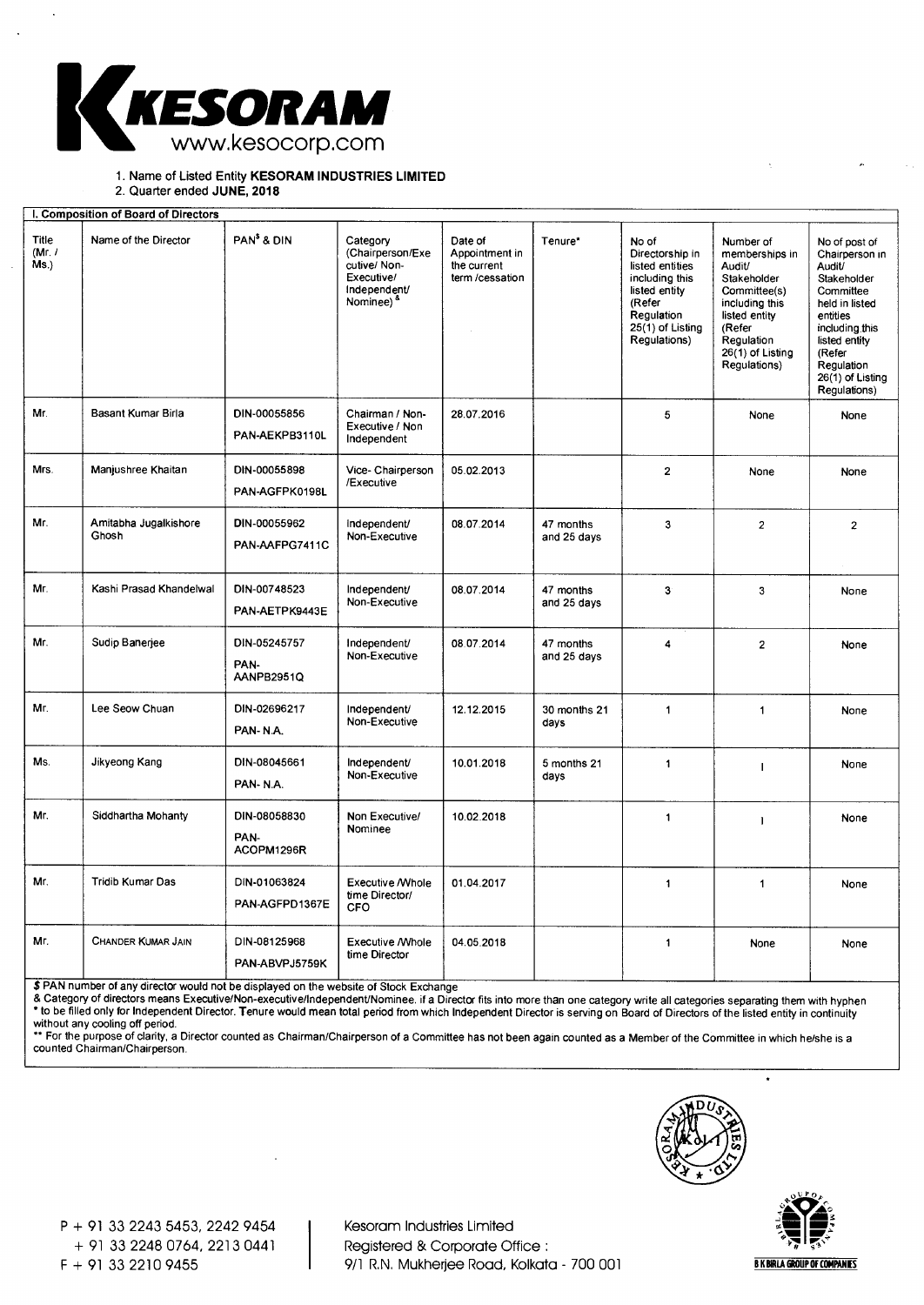

### **II. Composition of Committees**

| <b>Name of Committee</b>                                                                                                                                                     | Name of Committee members   | Category (Chairperson/Executive/Non-<br>Executive/independent/Nominee) \$ |  |  |
|------------------------------------------------------------------------------------------------------------------------------------------------------------------------------|-----------------------------|---------------------------------------------------------------------------|--|--|
| 1. Audit Committee                                                                                                                                                           | Amitabha Jugalkishore Ghosh | Chairperson of Committee / Independent/ Non-Executive                     |  |  |
|                                                                                                                                                                              | Kashi Prasad Khandelwal     | Independent/ Non-Executive                                                |  |  |
|                                                                                                                                                                              | Lee Seow Chuan              | Independent/ Non-Executive<br>Independent/ Non-Executive                  |  |  |
|                                                                                                                                                                              | Sudip Baneriee              |                                                                           |  |  |
|                                                                                                                                                                              | Jikyeong Kang               | Independent/ Non-Executive                                                |  |  |
|                                                                                                                                                                              | Siddhartha Mohanty          | Non-Executive/Nominee                                                     |  |  |
| 2. Nomination & Remuneration Committee                                                                                                                                       | Amitabha Jugalkishore Ghosh | Chairperson of Committee / Independent/ Non-Executive                     |  |  |
|                                                                                                                                                                              | Kashi Prasad Khandelwal     | Independent/ Non-Executive                                                |  |  |
|                                                                                                                                                                              | Lee Seow Chuan              | Independent/ Non-Executive                                                |  |  |
| 3. Risk Management Committee (if applicable)                                                                                                                                 | N.A.                        | N.A.                                                                      |  |  |
| 4. Stakeholders Relationship Committee                                                                                                                                       | Amitabha Jugalkishore Ghosh | Chairperson of Committee /Independent/ Non-Executive                      |  |  |
|                                                                                                                                                                              | Kashi Prasad Khandelwal     | Independent/ Non-Executive                                                |  |  |
|                                                                                                                                                                              | Tridib Kumar Das            | Whole time Director/Executive/CFO                                         |  |  |
| \$ Category of directors means Executive/Non-executive/Independent/Nominee. if a Director fits into more than one category write all categories separating them with hyphen. |                             |                                                                           |  |  |

## **III. Meeting of Board of Directors**

| Date(s) of Meeting (if any) in the previous quarter | Date(s) of Meeting (if any) in the relevant<br>quarter | Maximum gap between any two consecutive meetings (in number<br>of days) |
|-----------------------------------------------------|--------------------------------------------------------|-------------------------------------------------------------------------|
| 10.02.2018                                          | 11.05.2018                                             | 89 days (excluding both the days)                                       |
| 10.01.2018                                          | 12.06.2018                                             |                                                                         |

# **IV. Meeting of Committees**

| Date(s) of meeting of the committee in the<br>relevant quarter                                                                        | Whether requirement of Quorum<br>met (details) | Date(s) of meeting of the<br>committee in the previous quarter | Maximum gap between any two consecutive<br>meetings (in number of days)* |  |
|---------------------------------------------------------------------------------------------------------------------------------------|------------------------------------------------|----------------------------------------------------------------|--------------------------------------------------------------------------|--|
| <b>Audit Committee</b>                                                                                                                |                                                |                                                                |                                                                          |  |
| 11.05.2018                                                                                                                            | Yes                                            | 10.02.2018                                                     | 89 days (excluding both the days)                                        |  |
| * This information has to be mandatorily be given for audit committee, for rest of the committees giving this information is optional |                                                |                                                                |                                                                          |  |



#

P + 91 33 2243 5453, 2242 9454 Kesoram Industries Limited + 91 33 2248 0764, 2213 0441 Registered & Corporate Office :

9/1 R.N. Mukherjee Road, Kolkata - 700 001 **BK BIRLA GROUP OF COMPANES**